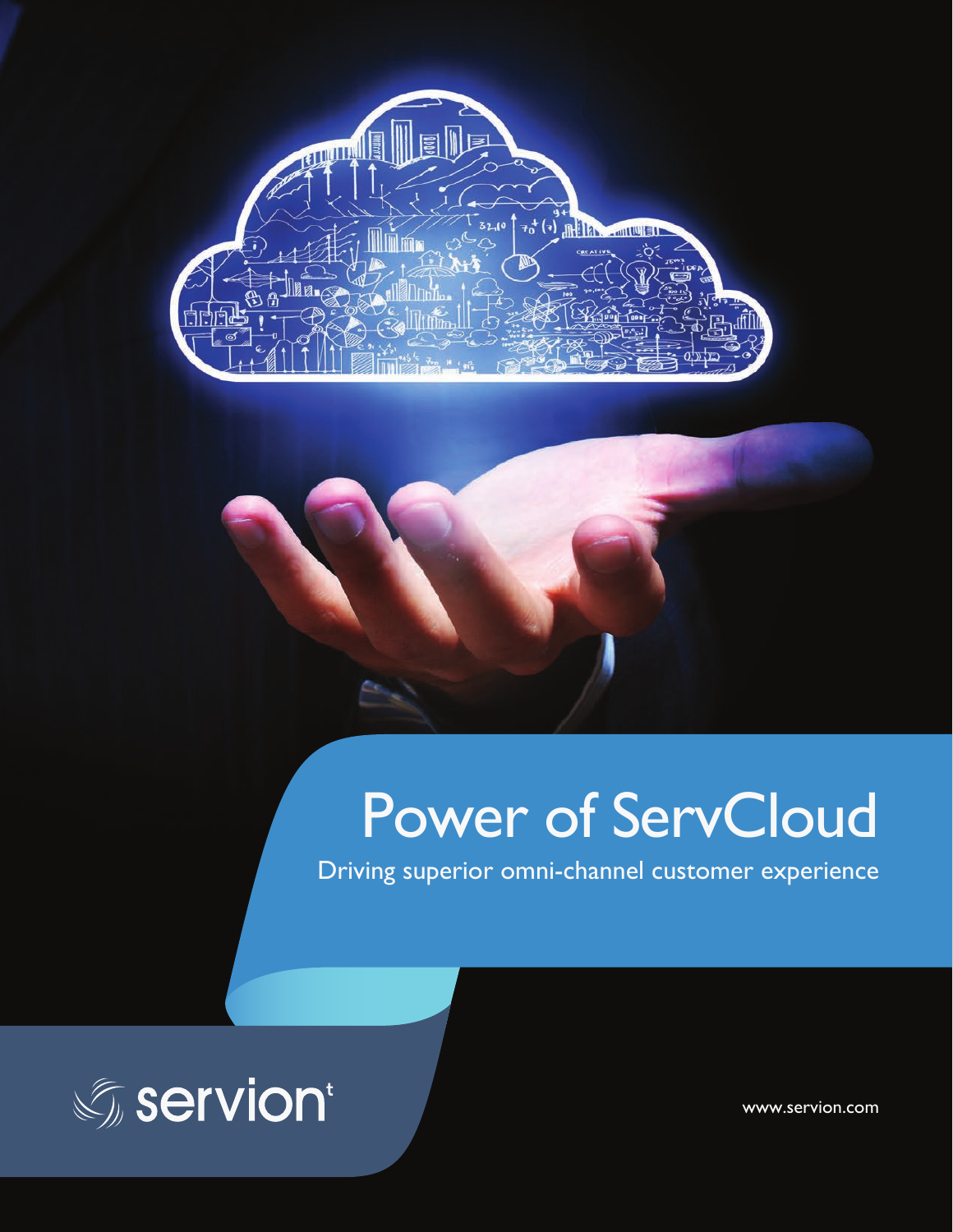In today's digitally-empowered market, the power of experience is in the hands of customers. They dictate when, where, and how they want to interact with the enterprise. With the ascension of cloud technologies, business decision makers are now grappling for the best-fit solution; one that can ensure compelling, consistent and unified customer experience.



### Enter ServCloud

ServCloud is an adaptable cloud-based customer interaction management platform that gives enterprises the power of optimal operations and superior customer experience. It integrates vital data across multiple channels (call, SMS, email, chat or social media) in the contact center environment.

ServCloud assists in optimizing customer interactions with robust analytics. It offers an enterprise-quality contact center on the cloud, backed by our application integration expertise.

- Enable cost containment by enabling best-in-class customer contact solutions with flexible payment options
- Move away from expensive contact center infrastructure towards a cloud computing model with industry-leading SLAs
- Adhere to highest standards for security, reliability and availability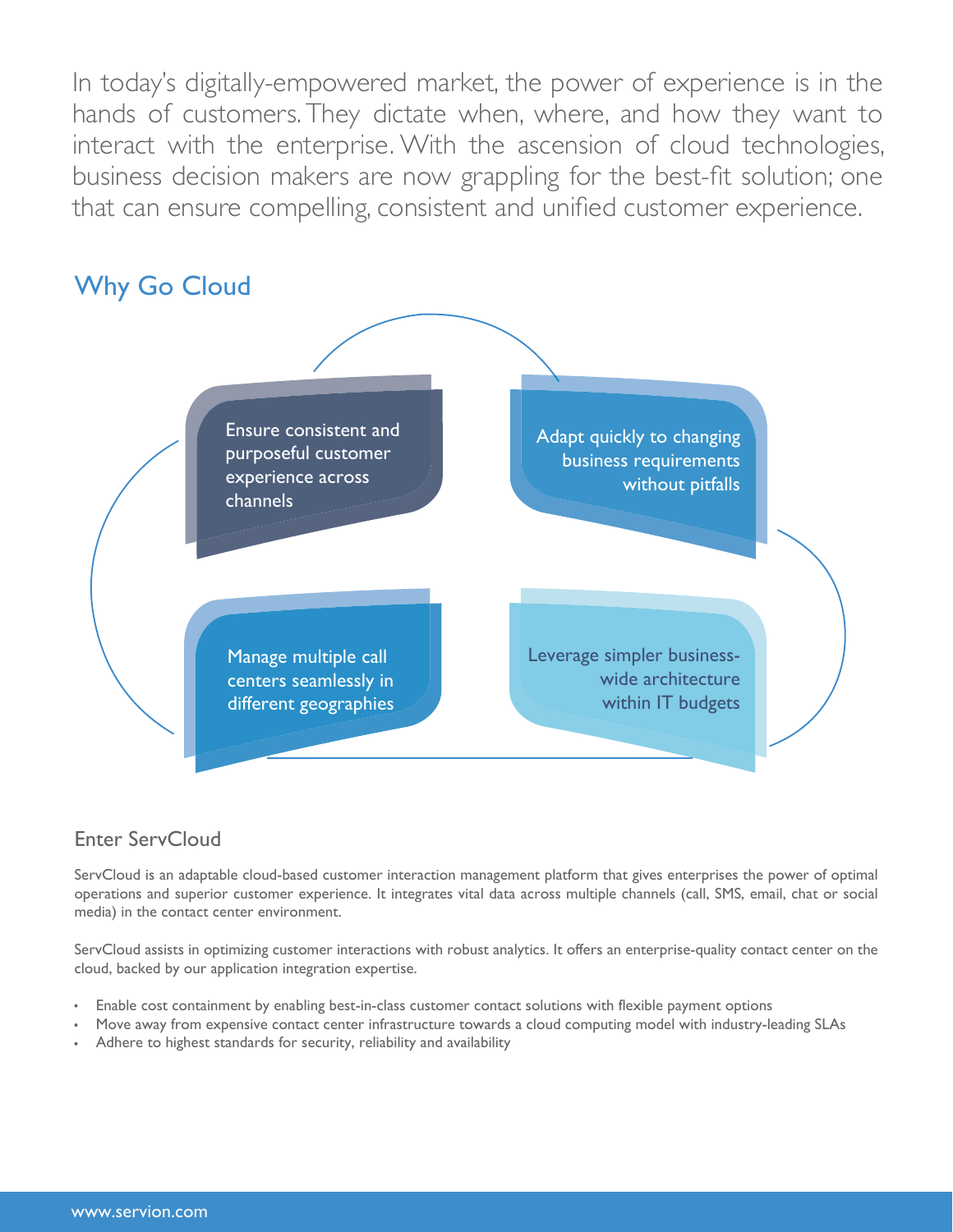#### On AIR Coverage

AIR is ServCloud's model of excellence to accelerate swift maximization of cloud capabilities.

**ADAPTIVE:** Readily scale contact center operations to meet business goals and customer interaction objectives, and gain valuable insights from analytics capabilities to strengthen customer loyalty.

**INTEGRATED:** Add new capabilities with the ease of cloud-based access and optimize customer interaction processes with a consistent user interface that helps reduce training costs.

**RELIABLE:** Leverage a highly-secure and enterprise-quality solution that provides the uninterrupted performance that customers are demanding in the digital age.

### What we offer Cloud-based Interactive Voice Response (IVR) Network-based and precision-based routing Mediated interaction matching / intelligent self service Customer support via social media Workforce **Optimization** Video-enabled customer self-service and agent support **Workforce Optimization**

## Why ServCloud

- Enterprise-strong contact center capabilities to meet SLAs and business continuity requirements in a secure environment
- Tailored cloud platform to reflect business process rules for customer interactions
- Compliance across jurisdictions, wherever the customers are
- Leadership experience 1,000 installations, 600 clients
- Business intelligence analytics to provide a holistic view of customer interactions and system performance